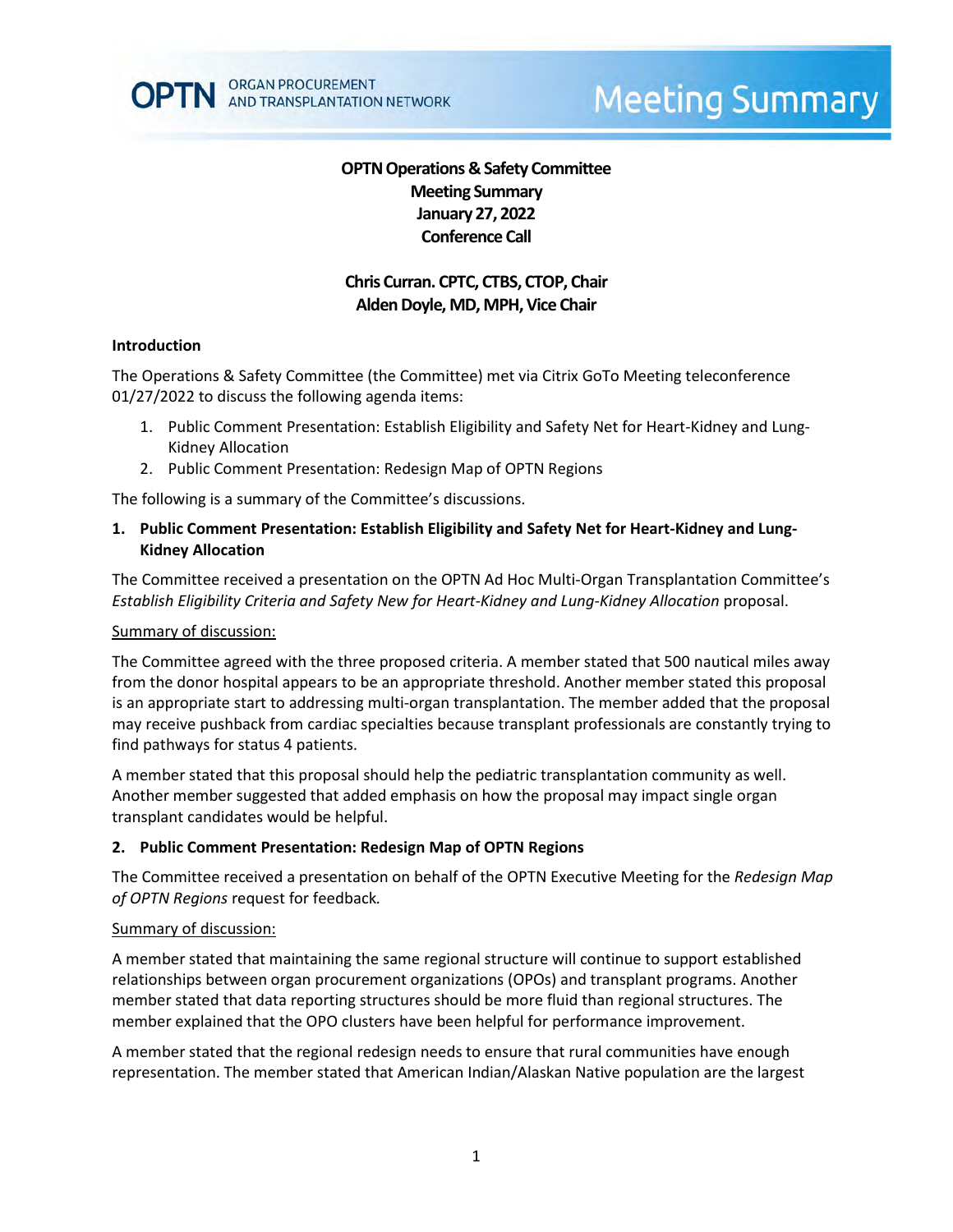populations in North and South Dakota. The member explained that the voices of minority populations may be lessened if regions are expanded without due consideration.

Another member suggested that the regional redesign should consider regional meeting and feedback sharing in order for collaboration to be manageable.

## **Upcoming Meetings**

- February 25, 2022 (teleconference)
- March 25, 2022 (Richmond, Virginia)
- April 28, 2022 (teleconference)